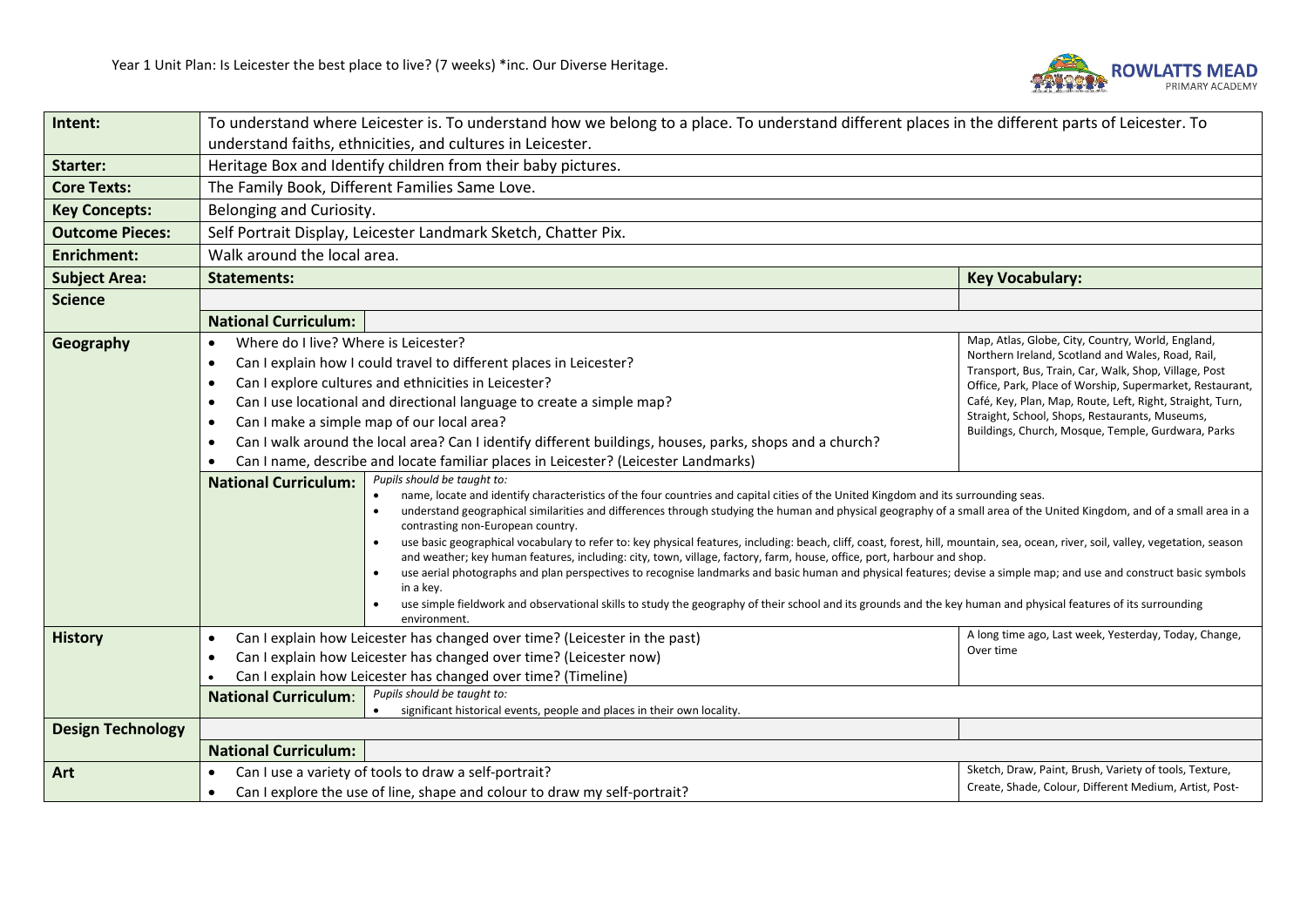

|                          | Can I evaluate my piece of artwork?<br>$\bullet$                                                                                         | Impressionism, Comparisons, Shade, Contrast, Popart,                                                            |  |  |  |  |  |  |
|--------------------------|------------------------------------------------------------------------------------------------------------------------------------------|-----------------------------------------------------------------------------------------------------------------|--|--|--|--|--|--|
|                          | Can I sketch a Leicester landmark?                                                                                                       | Trace                                                                                                           |  |  |  |  |  |  |
|                          | Can I use tools to colour and shade my drawing?                                                                                          |                                                                                                                 |  |  |  |  |  |  |
|                          | Pupils should be taught:<br><b>National Curriculum:</b>                                                                                  |                                                                                                                 |  |  |  |  |  |  |
|                          | to use drawing, painting and sculpture to develop and share their ideas, experiences and imagination.                                    |                                                                                                                 |  |  |  |  |  |  |
|                          | to develop a wide range of art and design techniques in using colour, pattern, texture, line, shape, form and space.<br>$\bullet$        |                                                                                                                 |  |  |  |  |  |  |
| <b>Music</b>             |                                                                                                                                          |                                                                                                                 |  |  |  |  |  |  |
|                          | <b>National Curriculum:</b>                                                                                                              |                                                                                                                 |  |  |  |  |  |  |
| <b>PSHE</b>              |                                                                                                                                          |                                                                                                                 |  |  |  |  |  |  |
|                          | <b>National Curriculum:</b>                                                                                                              |                                                                                                                 |  |  |  |  |  |  |
| <b>Religious Studies</b> | Can I explain how we belong to others? Who is in my family?<br>$\bullet$                                                                 | Family, Home, Religion, Worship, Community, Faith,                                                              |  |  |  |  |  |  |
|                          | Where do my family come from? Where do I belong?<br>$\bullet$                                                                            | Belief, Relatives                                                                                               |  |  |  |  |  |  |
|                          | Can I explain what faiths me and my family follow?<br>$\bullet$                                                                          |                                                                                                                 |  |  |  |  |  |  |
|                          | Can I create a picture of where I belong? Home, family, relatives, faith etc.<br>$\bullet$<br>National Curriculum:   See SACRE Document. |                                                                                                                 |  |  |  |  |  |  |
|                          |                                                                                                                                          |                                                                                                                 |  |  |  |  |  |  |
| <b>Computing</b>         | Can I research a famous person from Leicester?<br>$\bullet$                                                                              | Add /Delete, Block, Command, Compare, Digital, Edit,                                                            |  |  |  |  |  |  |
|                          | Can I create a chatter pix of a famous person explaining their role?<br>٠                                                                | Instruction/Sequence, Keyboard, Keys, Program,                                                                  |  |  |  |  |  |  |
|                          |                                                                                                                                          | Properties, Sprite, Tools, Value, Technology, Computer,<br>Mouse/Trackpad, Keyboard, Screen, Click, Drag, Draw, |  |  |  |  |  |  |
|                          | <b>E-Safety - Project Evolve</b>                                                                                                         | Double-Click, Click and Drag, Input Device, Shift, Space                                                        |  |  |  |  |  |  |
|                          | Strand 1 - Self Image and Identity                                                                                                       | Bar, Capital Letter, Full Stop                                                                                  |  |  |  |  |  |  |
|                          | Strand 2 - Online Relationships                                                                                                          | Safely, Responsibly                                                                                             |  |  |  |  |  |  |
|                          | See Project Evolve Document.                                                                                                             |                                                                                                                 |  |  |  |  |  |  |
|                          |                                                                                                                                          |                                                                                                                 |  |  |  |  |  |  |
|                          | <b>NCEE Unit 1: Technology Around Us</b>                                                                                                 |                                                                                                                 |  |  |  |  |  |  |
|                          | To identify technology.                                                                                                                  |                                                                                                                 |  |  |  |  |  |  |
|                          | To identify a computer and its main parts.<br>To use a mouse in different ways.                                                          |                                                                                                                 |  |  |  |  |  |  |
|                          |                                                                                                                                          |                                                                                                                 |  |  |  |  |  |  |
|                          |                                                                                                                                          |                                                                                                                 |  |  |  |  |  |  |
|                          |                                                                                                                                          |                                                                                                                 |  |  |  |  |  |  |
|                          | To use a keyboard to type.                                                                                                               |                                                                                                                 |  |  |  |  |  |  |
|                          |                                                                                                                                          |                                                                                                                 |  |  |  |  |  |  |
|                          | To use a keyboard to edit text.                                                                                                          |                                                                                                                 |  |  |  |  |  |  |
|                          | To create rules for using technology responsibly.                                                                                        |                                                                                                                 |  |  |  |  |  |  |
|                          |                                                                                                                                          |                                                                                                                 |  |  |  |  |  |  |
|                          | Pupils should be taught to:                                                                                                              |                                                                                                                 |  |  |  |  |  |  |
|                          | <b>National Curriculum:</b>                                                                                                              |                                                                                                                 |  |  |  |  |  |  |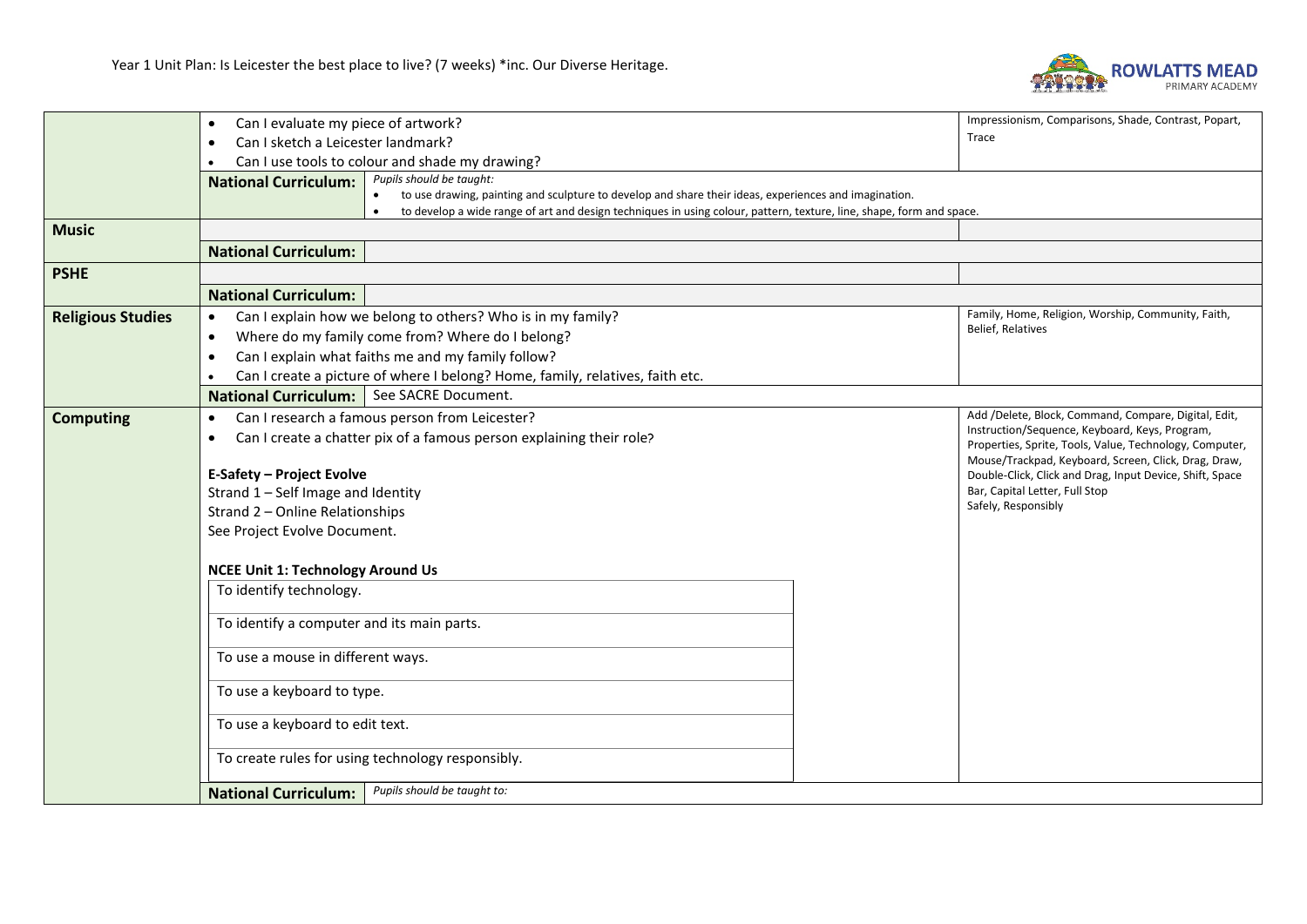

|  | use technology purposefully to create, organise, store, manipulate and retrieve digital content.                                                                 |
|--|------------------------------------------------------------------------------------------------------------------------------------------------------------------|
|  | recognise common uses of information technology beyond school.                                                                                                   |
|  | use technology safely and respectfully, keeping personal information private; identify where to go for help and support when they have concerns about content or |
|  | contact on the internet or other online technologies.                                                                                                            |